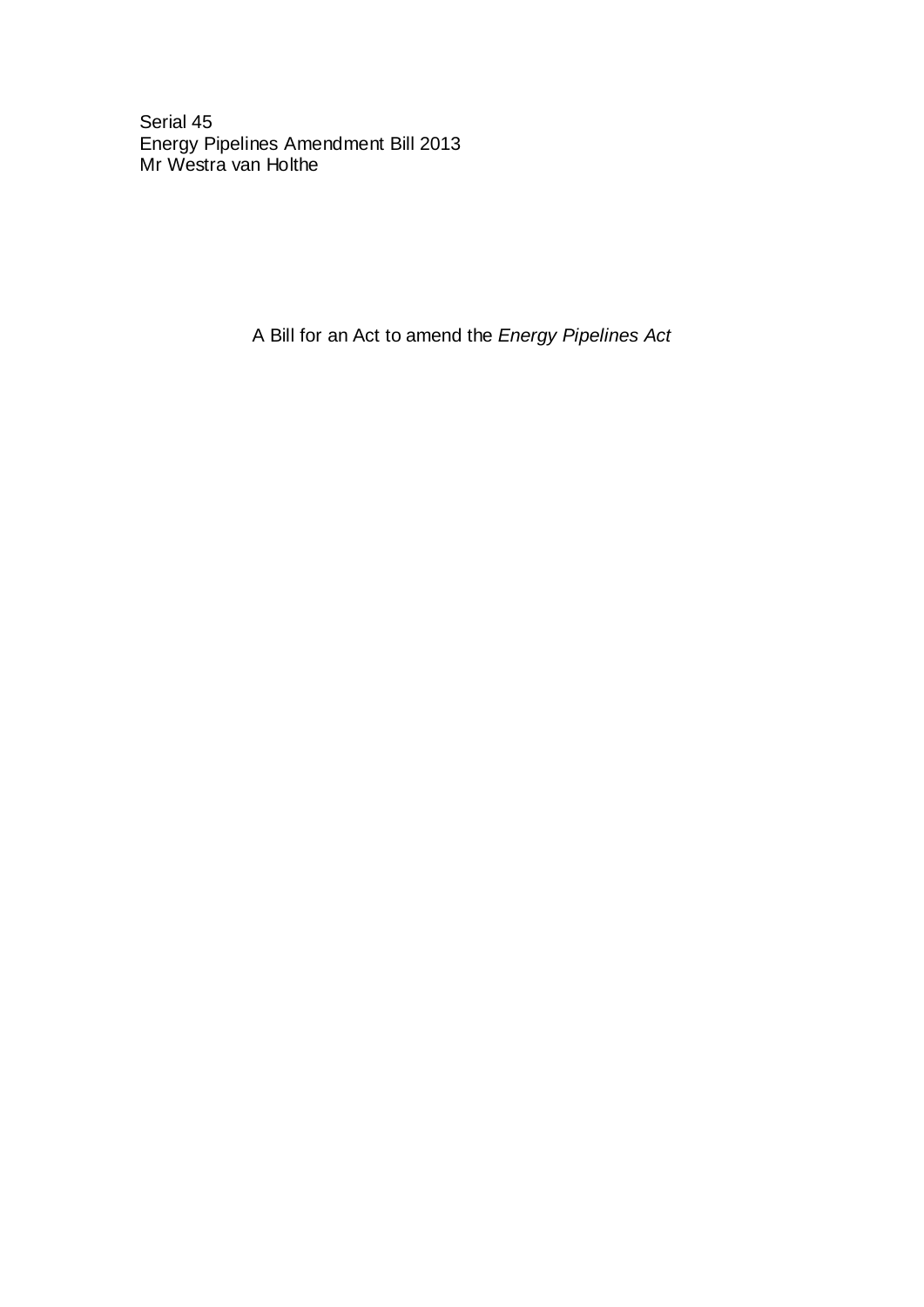#### NORTHERN TERRITORY OF AUSTRALIA

### **ENERGY PIPELINES AMENDMENT ACT 2013**

Act No. [ ] of 2013

# **Table of provisions**

| $\overline{3}$  |  |
|-----------------|--|
| $4\overline{4}$ |  |
| $5^{\circ}$     |  |
| $6\overline{6}$ |  |
| $\overline{7}$  |  |
| $\frac{1}{8}$   |  |
| $\overline{9}$  |  |
|                 |  |

# Schedule Act further amended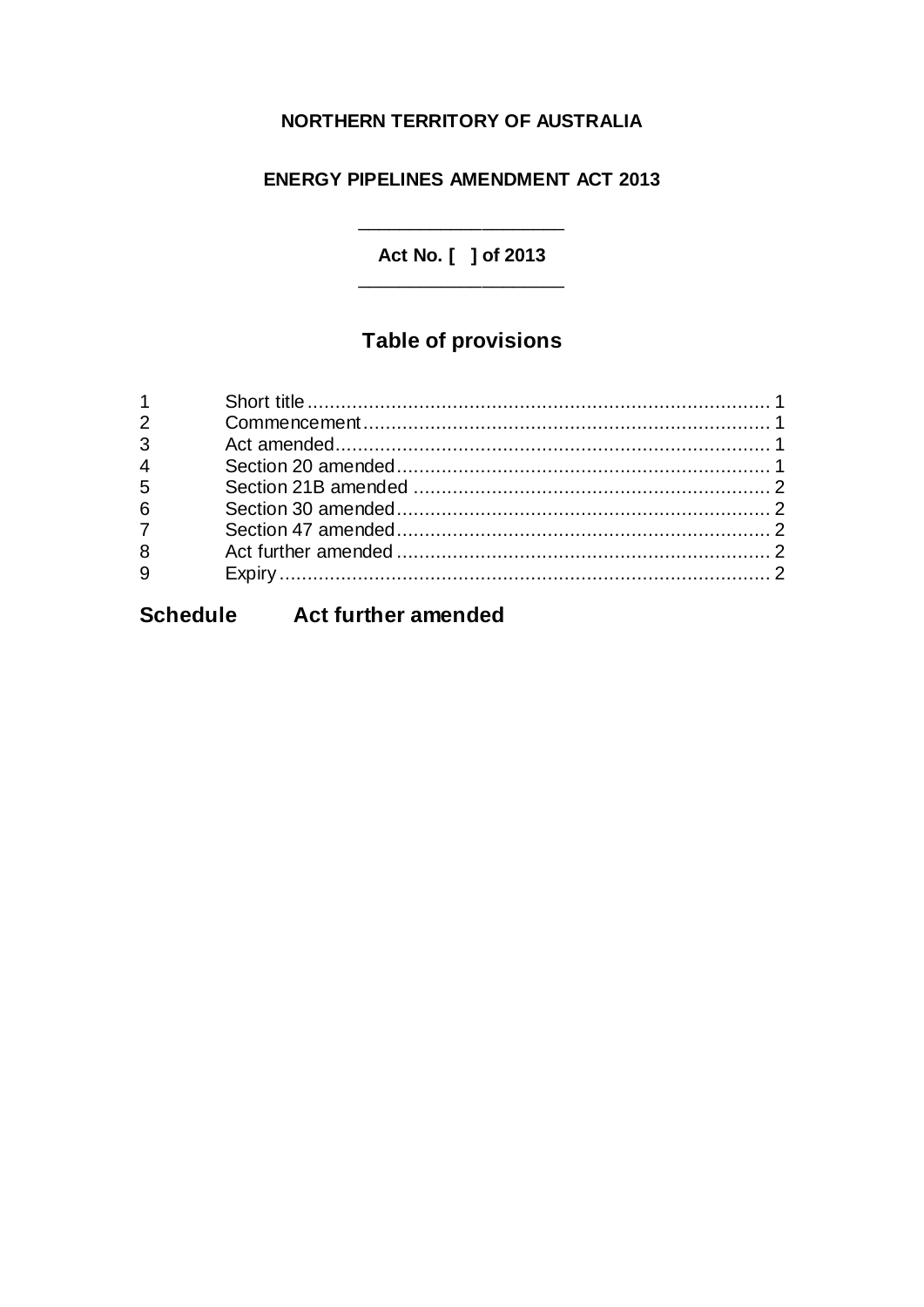

## **NORTHERN TERRITORY OF AUSTRALIA** \_\_\_\_\_\_\_\_\_\_\_\_\_\_\_\_\_\_\_\_

### **Act No. [ ] of 2013** \_\_\_\_\_\_\_\_\_\_\_\_\_\_\_\_\_\_\_\_

An Act to amend the *Energy Pipelines Act*

[*Assented to [ ] 2013*] [*Second reading [ ] 2013*]

### **The Legislative Assembly of the Northern Territory enacts as follows:**

| $\overline{\mathbf{1}}$ | <b>Short title</b>                                                          |  |  |  |  |
|-------------------------|-----------------------------------------------------------------------------|--|--|--|--|
|                         | This Act may be cited as the <i>Energy Pipelines Amendment</i><br>Act 2013. |  |  |  |  |
| $\overline{2}$          | <b>Commencement</b>                                                         |  |  |  |  |
|                         | This Act commences on 1 January 2014.                                       |  |  |  |  |
| $\overline{\mathbf{3}}$ | <b>Act amended</b>                                                          |  |  |  |  |
|                         | This Act amends the <i>Energy Pipelines Act.</i>                            |  |  |  |  |
| $\overline{\mathbf{4}}$ | <b>Section 20 amended</b>                                                   |  |  |  |  |
|                         |                                                                             |  |  |  |  |
|                         | Section 20(2)                                                               |  |  |  |  |
|                         | omit                                                                        |  |  |  |  |
|                         | all words after "accompanied"                                               |  |  |  |  |
|                         | insert                                                                      |  |  |  |  |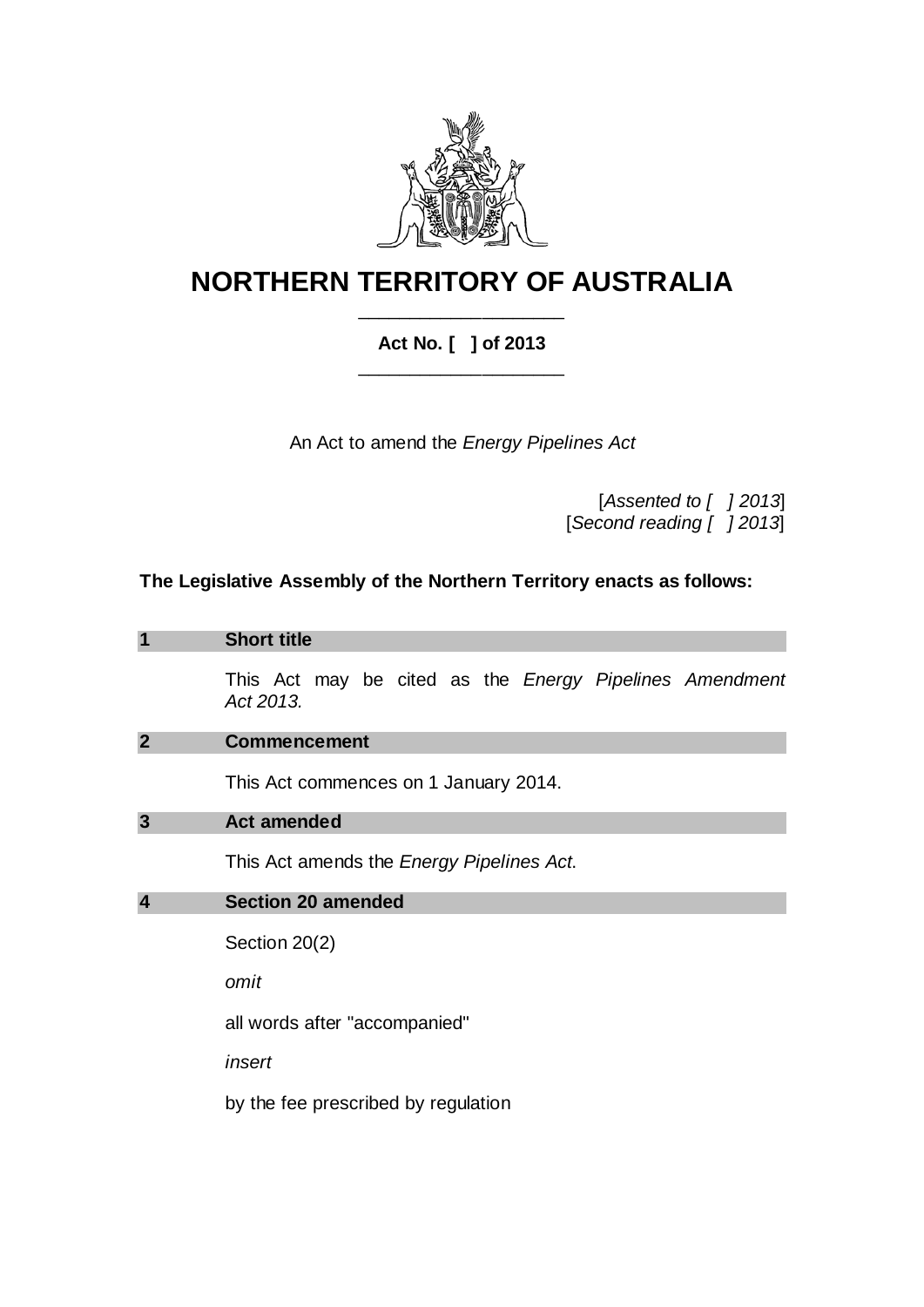| 5                              | <b>Section 21B amended</b>               |
|--------------------------------|------------------------------------------|
|                                | Section $21B(1)(c)$                      |
|                                | omit, insert                             |
|                                | the fee prescribed by regulation.<br>(c) |
| $6\phantom{1}6$                | <b>Section 30 amended</b>                |
|                                | Section 30(1)                            |
|                                | omit                                     |
|                                | all words after "a licence fee"          |
|                                | insert                                   |
|                                | prescribed by regulation                 |
| <b>Section 47 amended</b><br>7 |                                          |
|                                | Section 47(2)                            |
|                                | omit                                     |
|                                | a fee of \$25                            |
|                                | insert                                   |
|                                | the fee prescribed by regulation         |
| 8                              | <b>Act further amended</b>               |
|                                | The Schedule has effect.                 |
| 9                              | <b>Expiry of Act</b>                     |

<span id="page-3-0"></span>This Act expires on the day after it commences.